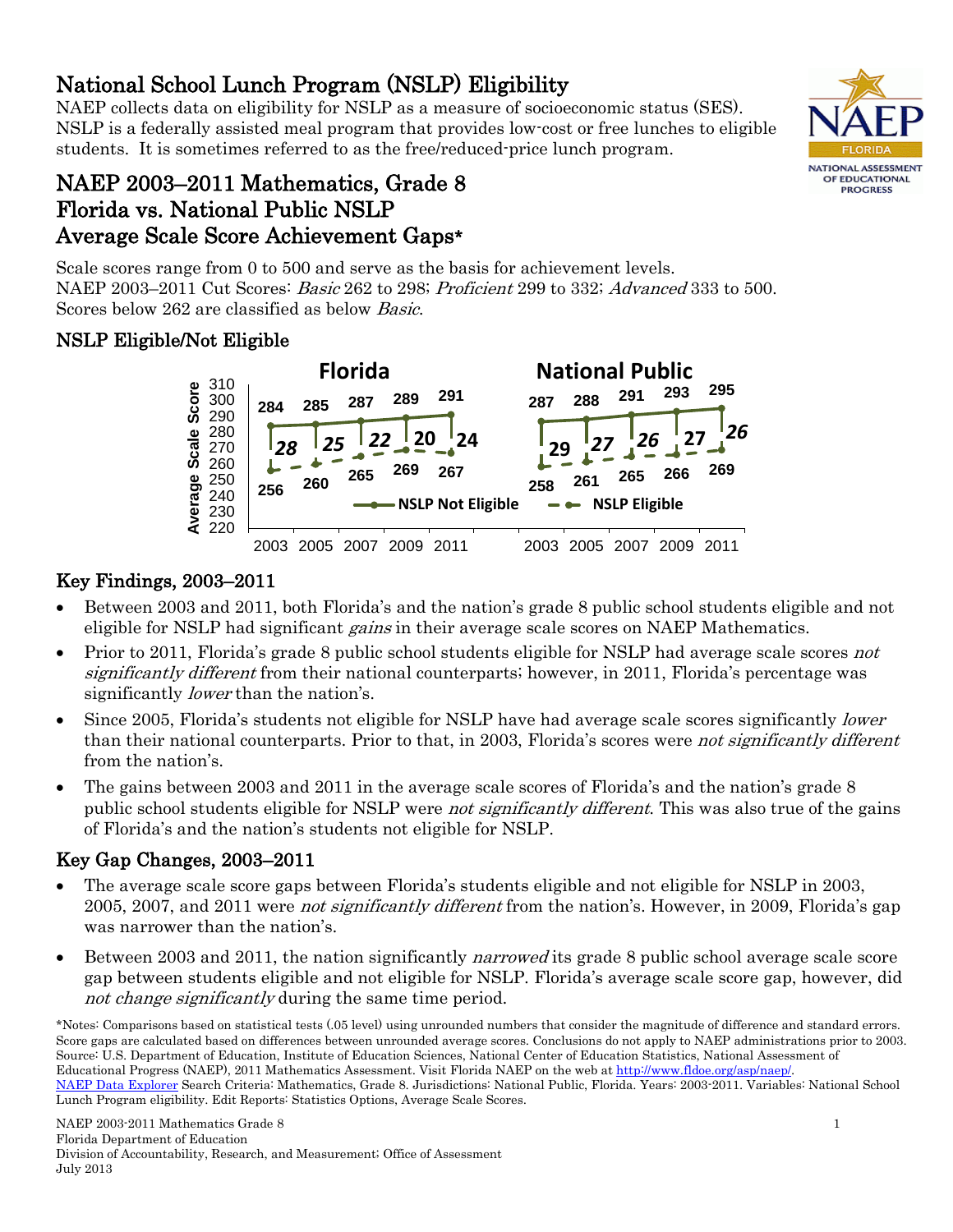## NAEP 2003–2011 Mathematics, Grade 8 Florida vs. National Public NSLP At or above Basic Achievement Gaps\*



Scale scores range from 0 to 500 and serve as the basis for achievement levels. NAEP 2003–2011 Cut Scores: Basic 262 to 298; Proficient 299 to 332; Advanced 333 to 500. Scores below 262 are classified as below Basic.

#### NSLP Eligible/Not Eligible



## Key Findings, 2003–2011

- Between 2003 and 2011, both Florida and the nation had significant *gains* in the percentage of grade 4 public school students eligible and not eligible for NSLP performing at or above Basic on NAEP Mathematics.
- The percentage of Florida's grade 8 public school students eligible for NSLP performing at or above Basic on NAEP Mathematics continues to be *not significantly different* from the percentage of their national counterparts.
- The percentage of Florida's students not eligible for NSLP performing at or above *Basic* was not significantly different from the nation's in 2003 and 2007. However, in 2005, 2009, and 2011, Florida's percentages were significantly lower than the nation's.
- Between 2003 and 2011, the gains in the percentages of Florida's and the nation's grade 8 public school students eligible for NSLP scoring at or above *Basic* were *not significantly different*. This was also true of the gains of Florida's and the nation's students not eligible for NSLP.

## Key Gap Changes, 2003–2011

- The gap between Florida's grade 8 public school students eligible and not eligible for NSLP scoring at or above *Basic* has continued to be *not significantly different* from the nation's, except in 2009, when Florida's gap was narrower than the nation's.
- Between 2003 and 2011, the nation significantly *narrowed* its grade 4 public school student achievement gap between those eligible and not eligible for NSLP performing at or above Basic. Florida's achievement gap, however, did *not change significantly* during the same time period.

<sup>\*</sup>Notes: Comparisons based on statistical tests (.05 level) using unrounded numbers that consider the magnitude of difference and standard errors. Score gaps are calculated based on differences between unrounded average scores. Conclusions do not apply to NAEP administrations prior to 2003. Source: U.S. Department of Education, Institute of Education Sciences, National Center of Education Statistics, National Assessment of Educational Progress (NAEP), 2011 Mathematics Assessment. Visit Florida NAEP on the web at [http://www.fldoe.org/asp/naep/.](http://www.fldoe.org/asp/naep/)  [NAEP Data Explorer](http://nces.ed.gov/nationsreportcard/naepdata/) Search Criteria: Mathematics, Grade 8. Jurisdictions: National Public, Florida. Years: 2003-2011. Variables: National School Lunch Program eligibility. Edit Reports: Statistics Options, Achievement Levels, Cumulative.